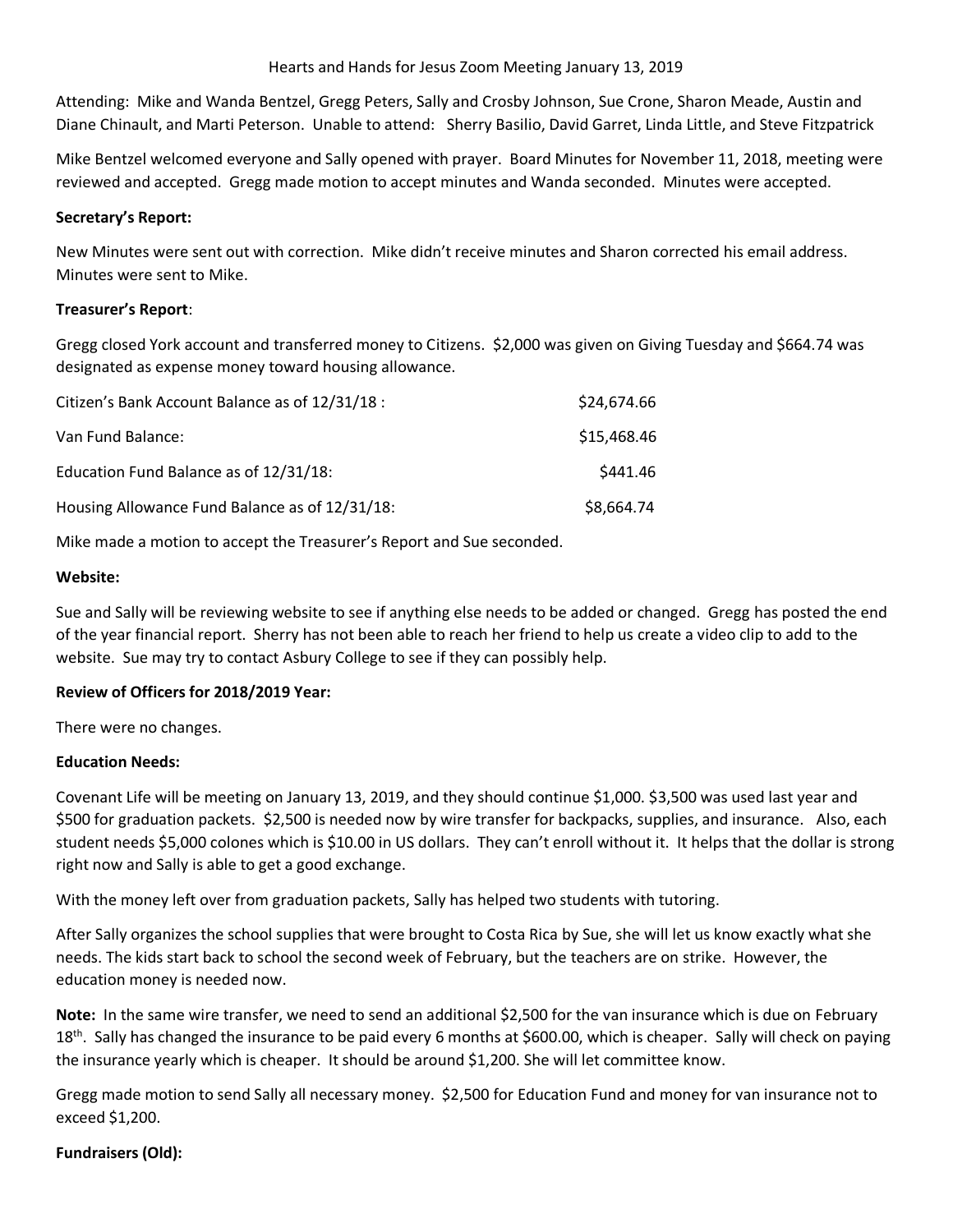Sally stated Giving Tuesday was a success and she had people saying they were going to support HH4J. Four times as many people give than last year.

Some school items were brought to Costa Rica by Sue in the suitcases. Sally will see what she needs after and let us know. Kids go back to school the second week of February, but the teachers are still on strike.

## **Fundraiser (New):**

Tea Parties: Wanda is meeting in York area with Marsha Peters on January 14<sup>th</sup>. Linda Little is attending as well as others. A decision has been made not to have all teas on the same day. The goal is to have them in Spring or early summer. There will be more information after the meeting. Sally connected with Sue Lamato in Florida. Sue L. could contact others who been involved with a team to Costa Rica and possibly organize a tea in Florida. Sherry Basilio will contact Sue Lamato. Also, Sally and Sue Crone may try to have a tea in Costa Rica.

## **Lent Giving Calendar:**

Sue Crone and Marsha R. will work on the calendar and send to board to share with our friends. Sue Crone had an idea to contact big companies such as Chiquita, Dole, and other international companies regarding matching funds for next year.

#### **Modeling Fundraising:**

Items of clothing were bought and donated to a refugee family in the name of HH4J.

#### **Meal/Dessert Auction:**

Sue Crone's church will be having a meal and possible dessert auction once per quarter to raise money to be divided between four different missions. Sally is included. We should ask our churches to do the same.

#### **Guide Star:**

We're at Gold now. We have to meet lots of qualifications to achieve Platinum.

#### **Network for Good:**

Gregg reported a man called him and we will receive donations from them. We need to connect with bigger donors. Sue has printed material from the webinar.

#### **Immediate Needs:**

The van insurance is due in February. The Education Fund money is needed as soon as possible. Sally received donations for the kids' Christmas. Van repair is needed because the powering steering went out. Also, the clutch went out causing the van to hit something and there continues to be a noise.

There was a discussion of paying half down on a new van and financing the rest. Mike suggested purchasing a standard until an automatic could be purchased. However, Sally prefers an automatic if possible.

Gregg and Austin suggested it would be better to spend money on a new van instead of pouring money into an old van that continually needed repairing.

Gregg offered to finance the van and donate it to HH4J. He would just need his monthly payment. A legal document would be drawn up to insure he was repaid and how. Sally will price a 2018 automatic van in Guapolos as soon as possible. She will let Gregg and board members know what she finds out. Mike suggested Sally price a van in San Jose; however, it will probably be the same price everywhere in Costa Rica because it is Hyundai. It would be great if we could get a good used one for \$20,000-\$25,000 to best use our money. Sally will get another quote.